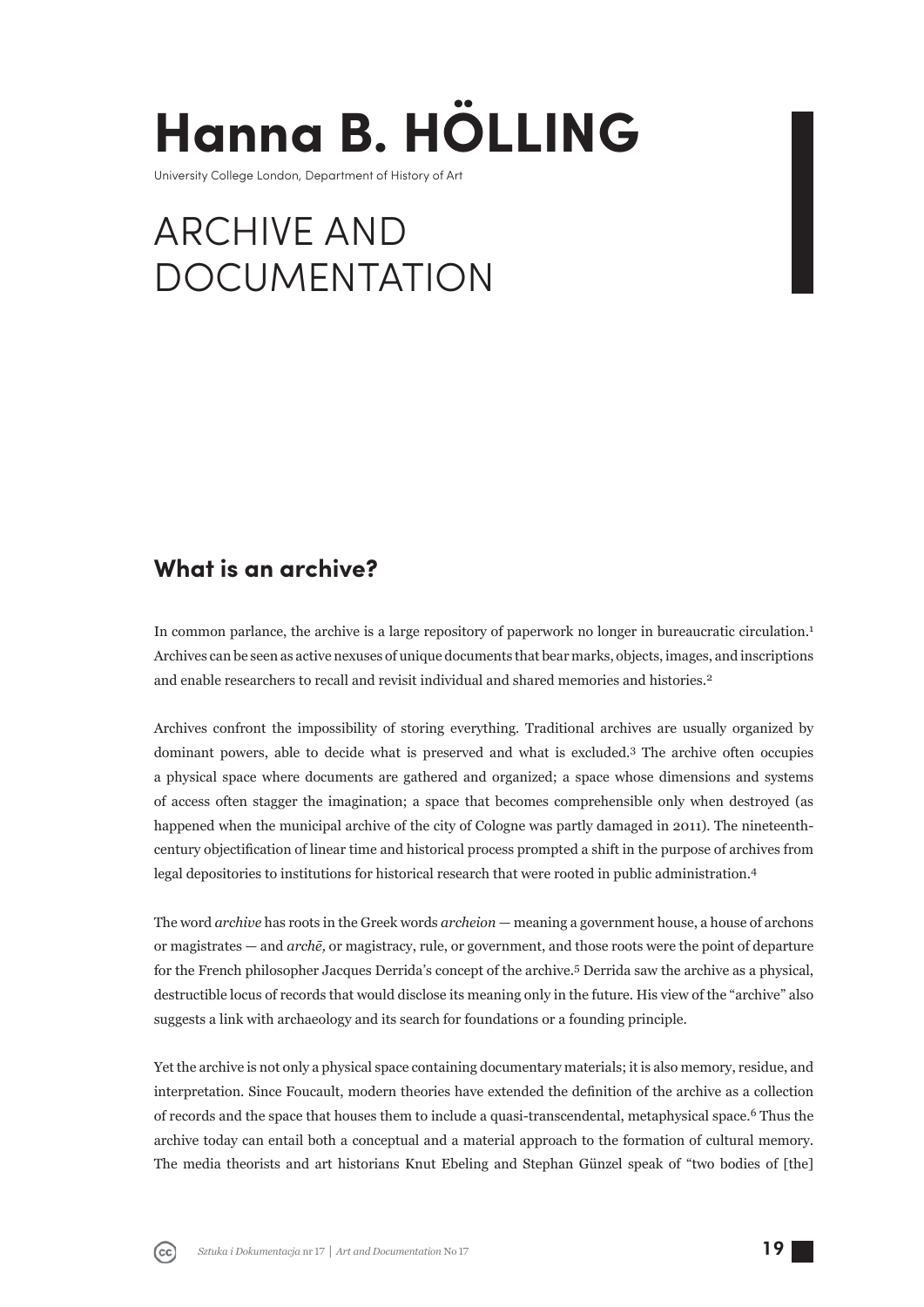archive" — an institution and a conception, a working space and a method.<sup>7</sup> Efforts to name the role of an archive as a research practice have recently produced such terms as *archivology* and *archival sciences.*  According to the social-cultural anthropologist Arjun Appadurai, the archive is a site of memory, occupying a place between the physicality of the stored material  $-$  the archival body  $-$  and the spirit that animates it, "pastness itself."8 Yet if the archive were synonymous with memory, would it require a physical space? In his anthropological view, Appadurai conceives of an archive as a "deliberate" social project, a work of imagination.9 If the archive is our cultural memory,10 exclusion from it must involve forgetting. So archiving could be linked with exclusion and forgetting as much as with memory, if we follow Friedrich Nietzsche's directive: that we must forget in order to imagine.11 To destroy the archive would be the same as forgetting, which links us again to the archive as a physical space.<sup>12</sup> The archive, conceived either as a theory or a physical space, is a dynamic space of exchange and actualization; in the words of Foucault, the archive regulates and generates statements, thus highlighting the distinction between an archive and a library: the archive produces knowledge; the library stores it.

#### **The museum archive and its documentary dimension**

Contemporary art museums, as places where artworks are created, re-created, and reinstalled, have a unique role in forging and maintaining archives. The museum archive includes documents, files, and images related to the acquisition, maintenance, exhibition, conservation, insurance, and loan of artworks. Museum archives contain information not only about the objects in the museum but also about the professional group engaged with the institutional life of those objects. Often institutions that collect or exhibit multimedia artworks either participate in their technical development or facilitate their reinstallation, giving rise to a vast amount of material and nonmaterial data derived from these projects and ultimately processed by the museum's archive and preserved in its records. The museum archive reflects simultaneously the impulse to archive everything and the impossibility of doing so. Although all institutions have archives, the archive of a museum — charged with caring for cultural, visual heritage — has a particular role in preserving records of the artifacts in its custody. Whereas many contemporary art museums adopt this role gradually, museums of modern and traditional art have long-established archival practices. The museum archive — and the museum *as* an archive — play a dominant role in creating the identity of the artwork.

The role of the archive in the museum may explain why archival work is so closely associated with musealization, the process of separating artworks from the "immediacy of life" — their previous vital function — and preparing them for their afterlife as museum objects.13 In his essay "Valéry Proust Museum," Theodor Adorno discusses the association between a *museum* and a *mausoleum,* ascribing to the two words more than a phonetic analogy.14<sup>14</sup> Adorno echoes both Heidegger's contention that artworks placed in a collection have been "withdrawn . . . from their own world," and Hegel's remark that "art, considered in its highest vocation, is and remains for us a thing of the past."15 Adorno, in juxtaposing Valéry's and Proust's views on art — Valéry emphasized the autonomy of the artwork, and Proust gave primacy to experience and memory — suggests that artworks must be sentenced to "death" in order to live. With the Adornian death and rebirth of objects in mind, and divorcing the archive from its exclusive "pastness," one might conceive of the museum archive as a place where conservators and curators undertake the process of de- and re-activating artworks.

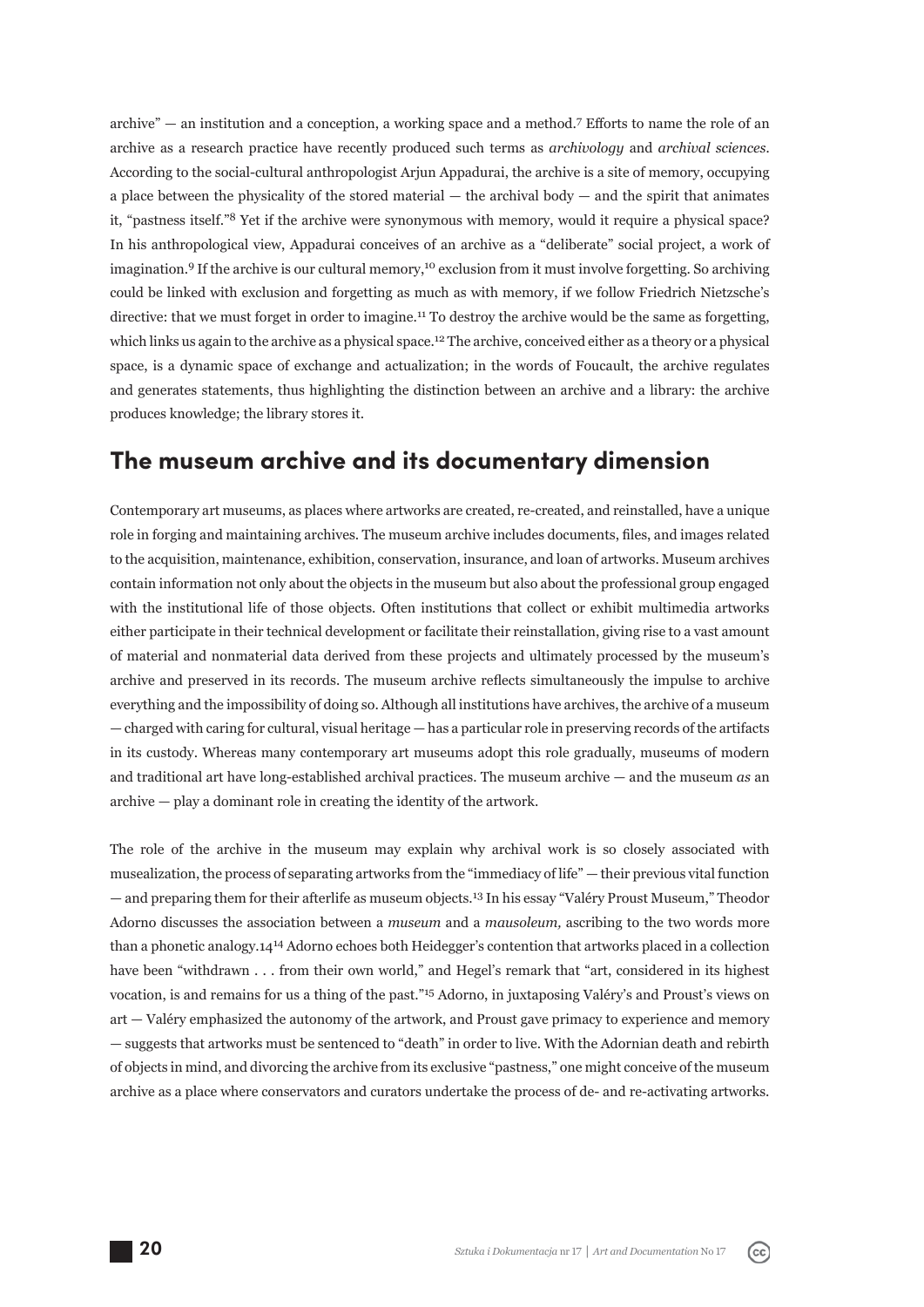#### **Dispersion of the archive**

The museum archive consists of a network of microarchives housed in the departments of the institution. The archives of the museum's director, as well as those of departments in the museum, including curatorial, conservation, registration, and technical, gather an ever-expanding quantity of information and knowledge about artworks and their performance in the museum environment. Additional archives might also be formed: MoMA, for example, maintains an archive documenting the history of the museum itself as an institution. A microarchive, consisting of part of a museum's larger archive, is made accessible to researchers outside the museum according to conditions that are not always spelled out in a written policy. That microarchive omits material designated "for internal use only" (or containing confidential information). Moreover, the archives in a research library (like the ones at Museum of Modern Art MoMA in New York and the Stedelijk Museum in Amsterdam) and sometimes an archive-within-an-archive at a museum (like the Nam June Paik Art Center in Yongin) — including artists' correspondence, memorabilia, or even multiples of the artists' works — contribute to the rhizomatic complexity of the archive.<sup>16</sup> Consequently, the museum itself, as a locus of many heterogeneous repositories, can itself be seen as an archival space. Both the museum as an archive and the museum's archive (specific to its institutional culture, collection policies, and the size of the institution itself) shape the identity of an artwork in the museum's custody by determining what is — and can be — known about it.

In the day-to-day practices of an institution, microarchives in its departments are constructed simultaneously, with each department maintaining its own appropriately focused record of specific aspects of the work (such as its conservation record, registration record, and so forth). In other words, the separate repositories of object-related documentation disperse the archive throughout the museum.

The museum pins down all possible evidence related to an artwork. Conservators are noted for their professional dedication to documenting artworks, and to preserve their findings, the conservation department creates its own specific archive (in the case of large departments, this can even be split into subdepartmental archives). For instance, the conservation department of the ZKM | Center for Art and Media where I worked as a conservator maintains an extensive record of conservation, condition, and damage reports; exhibition and collection maintenance reports specific to each work (detailing daily maintenance procedures as well as reports of special requirements for works on display); and loan, storage-surveillance, and climate-control reports.

My experience in various museums suggests that the conservation archive is often a repository of remnants: leftovers from an artwork's installations, spare parts, replacement materials, and assembly instructions for pieces fabricated by the artist or disas sembled in the course of maintenance. The conservation lab commonly retains elements of contemporary art and art created in situ that are not built into the exhibited piece; these often become a part of the material archive of a work. The conservation archive files may be accessible only in part, and sometimes only those with special permission or clearance are permitted to view them.

The department responsible for exhibitions provides a vast amount of contextual information on artworks. It might maintain a record of an artwork's past display and bibliography, correspondence with the artist, documents related to the context of the planned exhibition and provenance of the artwork; loan negotiations; ephemera such as flyers, exhibition posters, and notes; and even floor plans and drawings from past exhibitions and technical documentation on lighting, traffic flow, and room capacity.

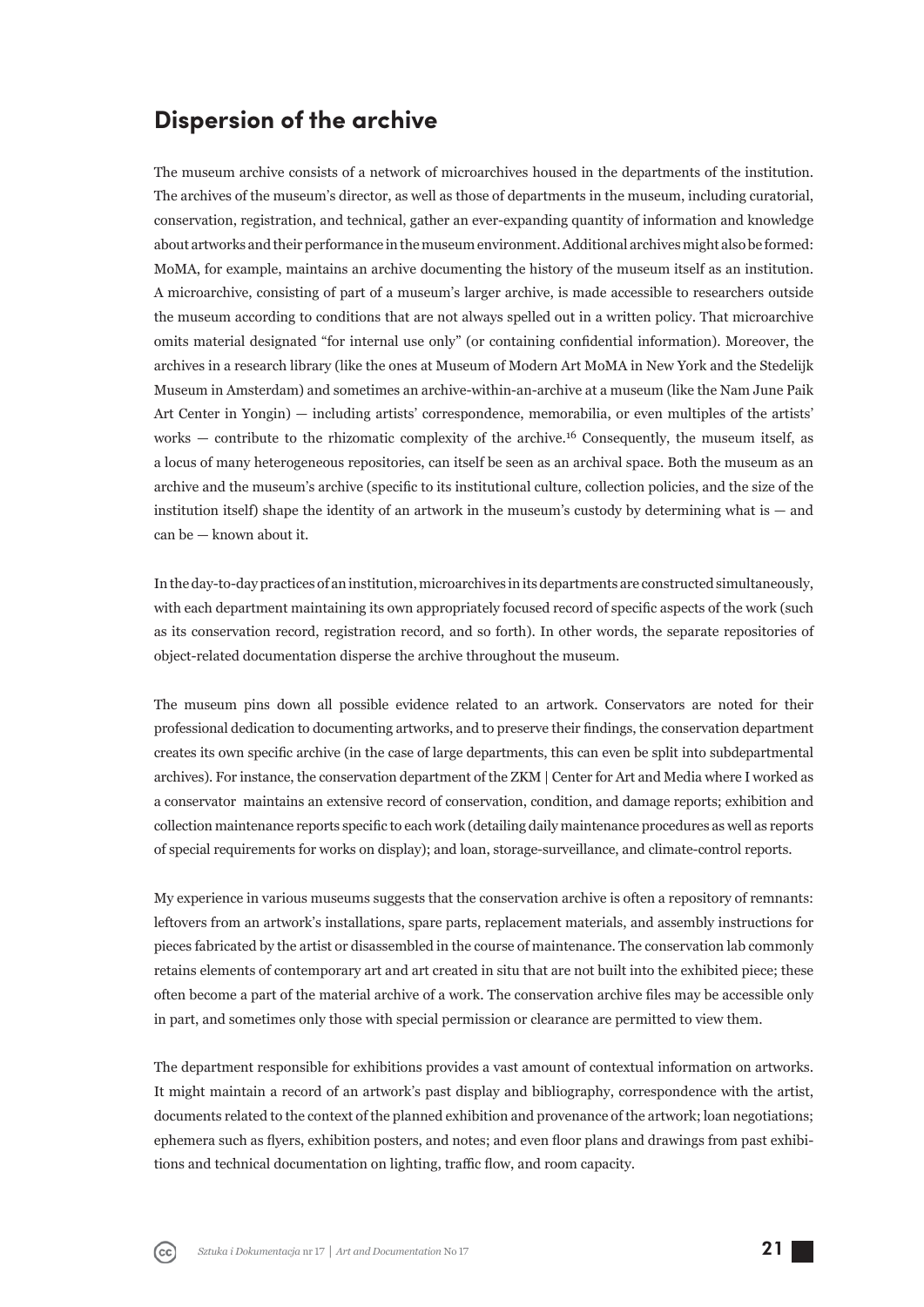Exhibition staff might also draw on (and contribute to) curatorial archives that reveal details about the creation of an exhibition or artwork, correspondence documenting the often close relationship between artists and curators, and material remnants of these partnerships and collaborations. Curatorial archives can also include records of an art work's prior owners and exhibitions; documents of the acquisition process that might include information on an artist's galleries and agents and the donors and prior owners of artworks. Researchers value these bits and pieces of information for the insight they offer into the artistic attitudes and processes guiding the realization of a piece and the circumstances of its exhibition or acquisition. Only rarely are these archival materials accessible to people outside the museum.

The archive maintained by the registration department records the artwork during its time in the collection of the museum, including its commission, loans to external exhibition venues, storage, logistical issues such as transport and crating, and insurance data. The registration archive provides an overview of data on the artwork. Ideally, the collection management database is created in conjunction with the registration department's records. The registration archive (or a part of it) can sometimes be made available to researchers outside the museum.

The artwork can also be documented by photographs, notes, and the art-handling registers that record the unpacking of an artwork and its placement in a gallery or its crating and removal to storage. The photographic registry of the art-handling department is a source of site-related information about the condition of a work when it is unpacked or crated, its location in the exhibition space, and the institution's handling practices.

Institutions that collect media artworks have established departments that maintain playback and display equipment. A separate audiovisual department can preserve the artwork's video and film carriers, including backup and/or digitized copies. These technical records can be incorporated into the conservation archive or kept in the technical department. Again, the information is often accessible internally in a database (ideally interdepartmental). The digitizing of artworks and the archiving of digital-born artworks, moreover, has led to the establishment of a hybrid archive and repository for digital works. Because the field of media art conservation is just emerging, the ideal form for this archive has yet to be developed.<sup>17</sup>

Microarchives will continue to develop to house records relevant to artworks, including those of even such seemingly unrelated departments as building services, which might have records relevant to the effect of security, building maintenance, climate control, and the illumination of spatial settings in the galleries where large-scale multimedia artworks are installed; and departments of education, public relations, and event man agement, as well as research institutes, museum libraries, or the so-called media library (*Mediathek* in German), all of which can provide invaluable information. In smaller institutions, a microarchive might take the form of a personal archive gathered according to the professional orientation and interests of its creator.

The interrelation of the individual microarchives of a museum and the institutional archive as a whole is similar to the relation between the institutional archive and the larger cultural archive to which it contributes. Although the admitted "messiness" of the archival structures in a nascent discipline such as media-art conservation is defensible, there is no plausible explanation for the blurred boundaries of departmental archives in many museums. It appears to be caused by the conflict between the drive to classify and organize knowledge and the impossibility of classifying archival records clearly in accord with the temporal, cultural, economic, and political factors that condition them.<sup>18</sup>

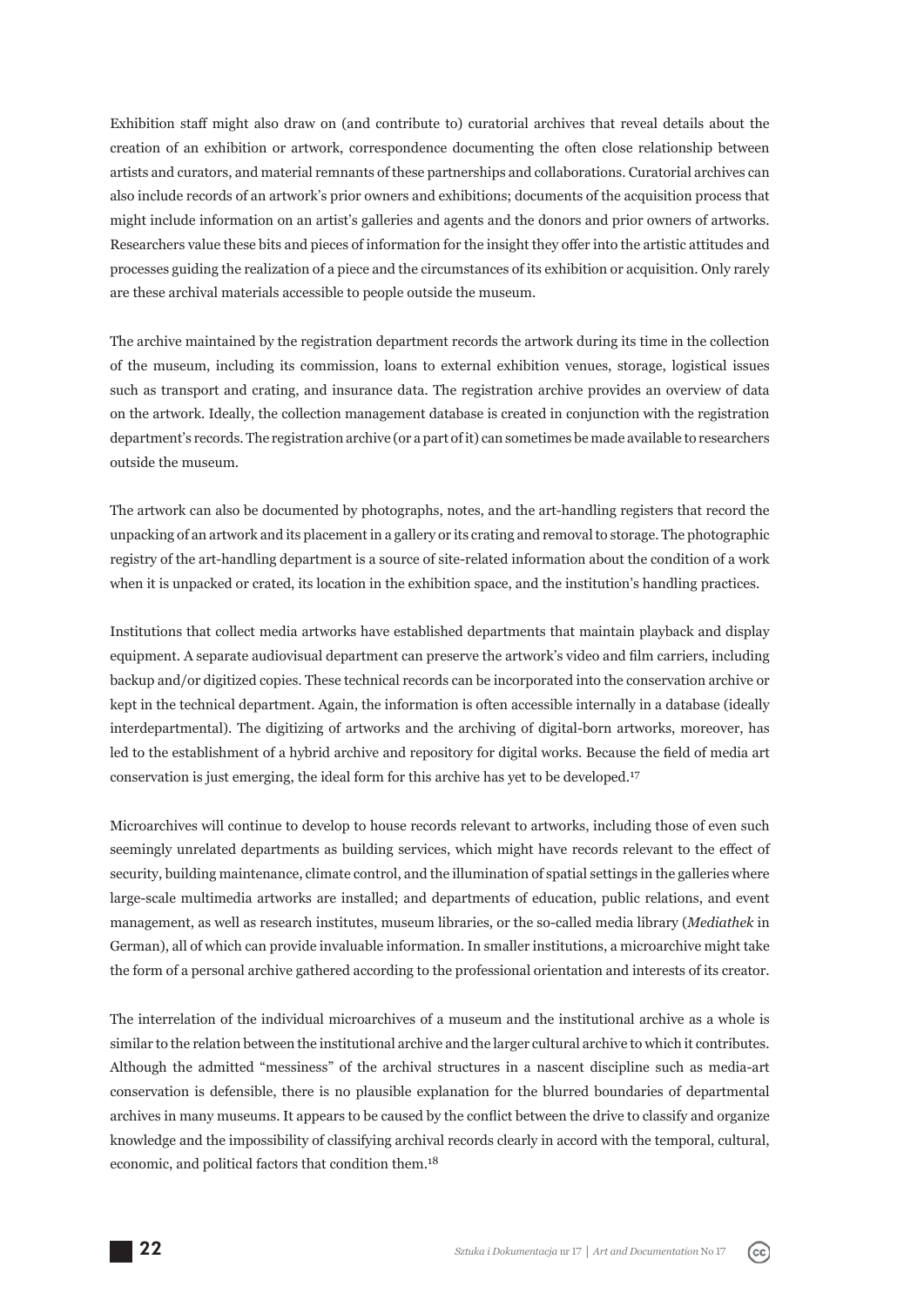# **Archive in practice**

Research on the institutional history of an artwork requires that the researcher know how the microarchives of diverse departments function and what kind of information can be gathered from them. My research on *Arche Noah* (1989), one of Nam June Paik's multimedia artworks from the ZKM collection and one of the major case examples described in my book *Paik's Virtual Archive* (2017), was facilitated by my employment at ZKM and my practical involvement in the recovery of the artwork from the vault. *Arche Noah* consist of a wooden vessel which rests on a base decorated with large photographs of Mount Ararat, colorfully painted papier-mâché animals and two sets of TVs located on the vessel and around the base. On different occasions, banners and plants occurred in the life of the work. *Arche Noah* was acquired by the museum in 1989 from the Gallery Weisses Haus in Hamburg, exhibited, among others, and in an already altered form, on the occasion of *Multimediale 2* in 1991, and subsequently stored until 2006. In this year, I was involved in a recovery of the work from bits and pieces. I gathered information that was scattered throughout the institution: photographs and reports about the condition of the artwork*;* art-handling sheets giving details about the wrapping, crating, and securing of the work for transportation and storage; data about its relocation; and playback and display equipment, which was stored in the museum's external technical storage facility.<sup>19</sup>

I located traces of *Arche Noah* throughout the museum: disassembled planks, animals, and technical equipment in storage; documents in many archival registries; oral accounts and memories. All these findings  $-$  truly scattered, diffuse, and fragmentary  $-$  did not initially add up to anything physically identifiable as *Arche Noah*. Gradually, however, as I tracked diverse references and gleaned information from many departments, my image of the work began to crystallize. Its (re)materialization as an installation required help from and the creative involvement of conservators and, later, during the test reinstallation, a curator, technicians, and Paik's assistant. This process drew on a combined creative and interpretative use of archival documents and tacit knowledge.<sup>20</sup>

#### **Fragments, regions, and levels**

The archive I describe here contradicts the ideal of a centralized, single, easily consulted locus of documents and materials, for I mined a dispersed system of institutional departments whose heterogeneity affects the construction of an artwork's identity. Recovering the diverse fragments of a work from such a dispersed archive necessitates a more flexible and multi-locational effort to define what the artwork *is* in the institutional domain of a museum. This decentralization is reflected in other ways as well. Artworks are registered not only in the collection that houses them but also in other institutions that lend and borrow works for temporary exhibitions. As a result, material traces and information about an artwork can be found outside the museum. When pursuing research on a particular artwork, one often has to investigate the archives of the artist and track down information from his galleries, collaborators, estate, family, and friends. The archival research on *Arche Noah* involved consultation with Paik's assistant and ZKM's technicians and curators. The archival research for *TV Garden* (1974), another of Paik's work described in my book, was more complex: the archives of three diff erent institutions contained information on it, and each of those institutions, in its reinstallation, collaborated with different actors.<sup>21</sup> Scattered and fragmented, the archive appears to be distributed across continents. And this is where, I believe, the work reveals its true *processuality* — not in the idea of being unfinished formally or physically, but rather in the impossibility of archival exhaustion, in the fact that the work is always more than what can be found *of* it or *about* it. The unbearable lightness of being — the topical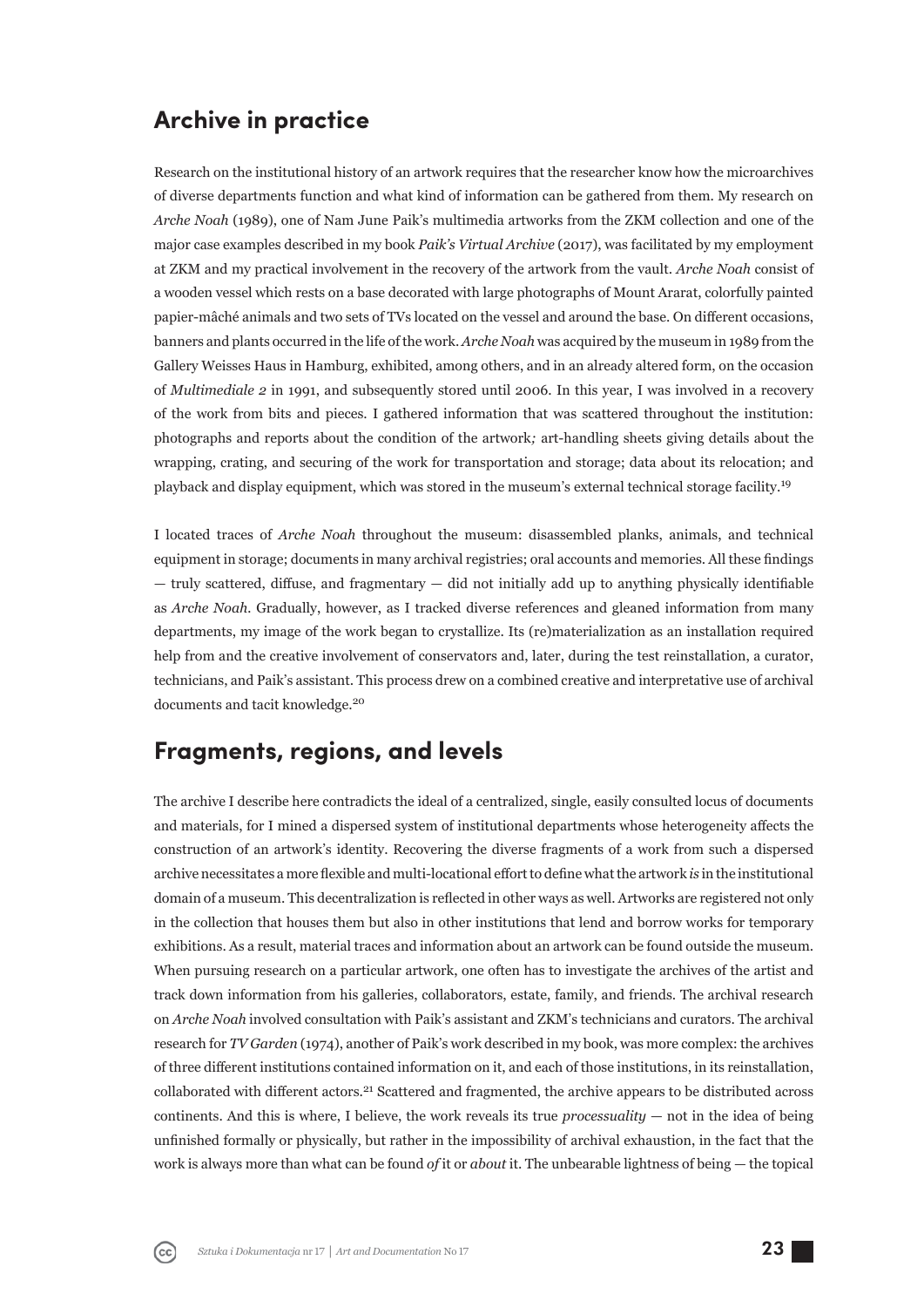sentence of this publication — can be expressed in the serendipity of the archive, in the contingency of what is being found and what goes forgotten. In other words, when it is impossible to track down all the documents related to a work that has experienced a rich history of display and acquisition, no investigation into that artwork can be exhaustive; it can provide information on only a fragment of that artwork's existence. Any reconstruction of an artwork's biography based solely on its museum life or the documentation of its origins, moreover, can only be incomplete and fragmentary. According to Foucault: "The archive cannot be described in its totality. It emerges in fragments, regions and levels, more fully, no doubt, and with greater sharpness, the greater the time that separates it from us."<sup>22</sup>

A work's identity is created on the basis of what the archive offers and what it withholds because of ruptures in its record, its belatedness, and its heterogeneity, and for this reason a researcher, curator, and conservator also confront a *lack* of documentation during their archival work. What lies between and beyond a gap in information, what is retrievable from it, may provide its own useful information. The construction of the identity of a multimedia artwork always depends on the information that is retrievable and accessible — within limits. This identity is formed on the basis of the archive, filtered through the present cultural context. The interesting question here remains: What do the archives make possible and what do they repress? Is all the materiality of an artwork archivable?

## **The system of accessibility**

Access to museum archives is highly controlled, first, because some information, for political, economical, and strategic reasons, is not meant to leave an institution; second, because the fragmented, scattered structure of museum archives hinders accessibility; and third, because some museums do not give conservators full access to the curatorial archive, and vice versa.<sup>23</sup> The collection management database  $-$  if one exists  $$ often gives limited, protected access to different departments.

In the course of my research for *Paik's Virtual Archive*, I encountered archives that, though inaccessible, nonetheless provided invaluable insights into their workings. For instance, my field research at the Nam June Paik Art Center in Yongin (in October 2012) yielded no physical data on Paik's installations in their collection, but I was able to glean a wide range of possibilities for interpretation by observing the works in situ and conducting discussions with members of the staff. On further reflection, I realized that even if the archives in Korea and Japan I consulted in my research had been wholly, formally accessible, culture and language would have imposed a significant barrier to eliciting information from them.

Another aspect of accessibility depends on the organization and storage of documents and other archival information in the museum archive, which can often become more relevant than the content of the archive itself. An archivist has authority over the configuration of the archive. In the conservation archive, the conservator controls and maintains power over the organization and content of the archive. The archive is heterogeneous, both because it is created from physically diverse materials and because it implements different technologies to accumulate and maintain its contents.<sup>24</sup> These technologies change not only the process of archiving but also the content archived.<sup>25</sup>

To use the archive effectively, one must learn how it is structured and how it functions  $-$  knowledge seldom obtained by individuals who do not work in the museum and have daily dealings with the archive.

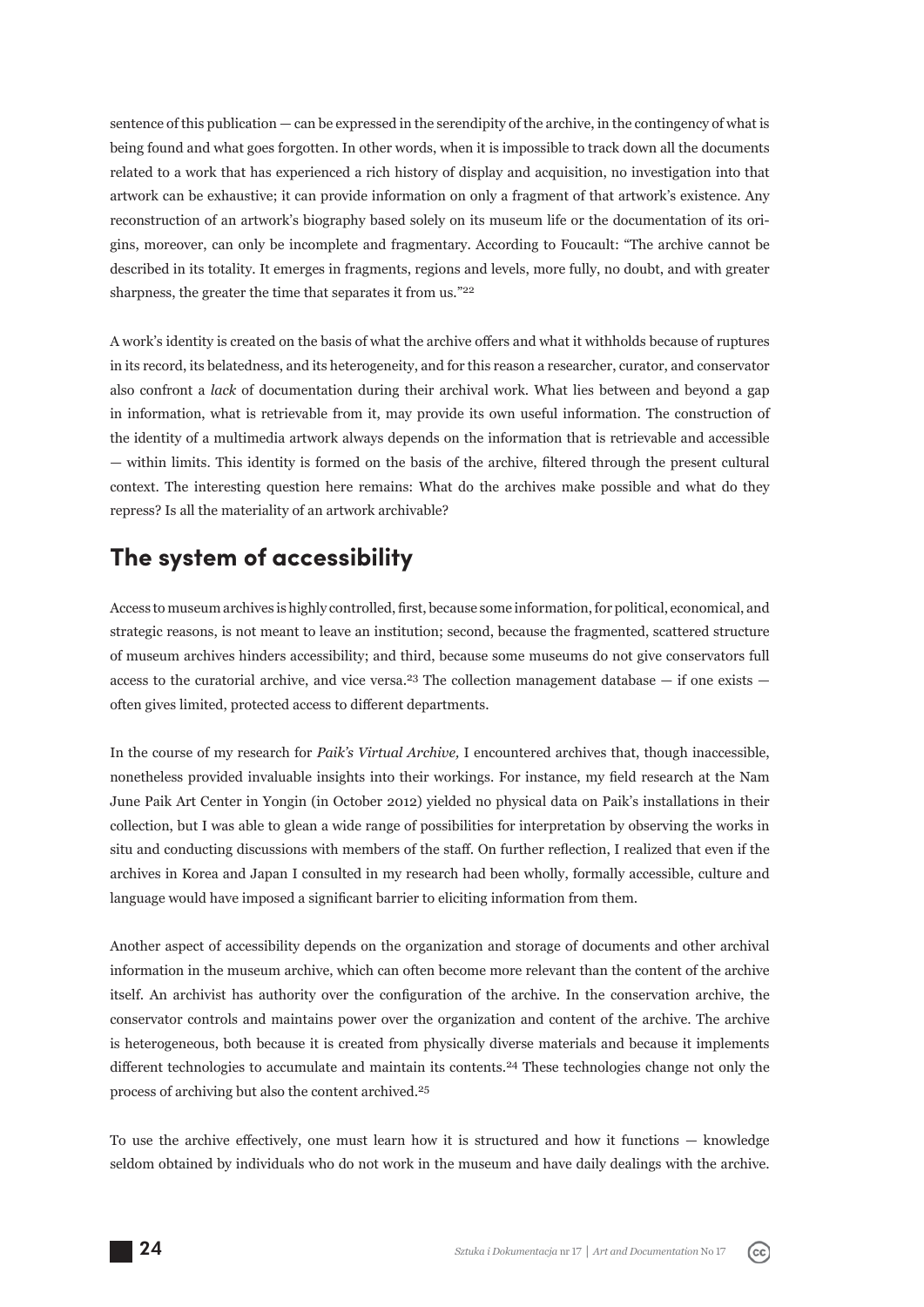For example, my firsthand experience of the archive as a museum insider facilitated my research on *Arche Noah,* whereas with *TV Garden,* I could construct my knowledge on the basis of only the information made available to me as an external researcher. Knowledge of the *system* of the archive — the metadata, as it were, of archival knowledge that exists beyond the physical holdings  $-$  is key to accessing archival data effectively. A work reconstructed from a selection of incomplete documents results in imperfect records that can shape the work's future manifestations. For instance, the earliest realizations of *Arche Noah,* which were done with and without the plants, with and without banners, led to later versions, such as the one in the external exhibition venue at the Energie Baden-Württemberg where *Arche Noah* was decorated with plants. These versions permitted greater change and more modification. In this way the accessibility of archival data on a multimedia installation shapes its identity; a work reinstalled on the basis of a fragmentary archive enters the archival domain as a possible model for future materializations.

#### **In conclusion**

The museum archive /museum as an archive is an ever evolving space in which the flux of information is constant — a heterogeneous space with many points of access, all of which can affect the meaning of objects. The serendipity and unpredictability of retrieved information are interesting aspects of searching through an archive: we always find something other than what we are looking for  $-$  and what is to be found in the archive depends on where we enter it, that is, on our physical (location) and nonphysical (mental-cognitive) access. The greatest challenge in a well-functioning archive is the meta-structure of description and reference that enables users to retrieve information. The archive unveils its arcana only to those who engage with it on a conceptual level, where the information is created, where the resource is analyzed, and where one can learn about the economy of its function. The archive is a dynamic entity involving constant reorganization, addition, and loss. More than a physical realm of papers, files, and objects, it is also a conceptual realm of thought and interpretation, of tacit and embodied knowledge, and a condition of possibility for a multitude of readings.<sup>26</sup>

# **Acknowledgements**

This article is a part of my recent monograph *Paik's Virtual Archive: On Time, Change and Materiality in Media Art* published by the University of California Press. I would like to reiterate my gratitude to all individuals who supported me during writing and research on three continents. II thank the Getty Conservation Institute and the Getty Research Institute for supporting my research in 2017-18 and UCL Department of History of Art for having been my intellectual home since 2016. Last but not least, I heartily thank Prof. Iwona Szmelter for the invitation to publish in this volume, her wisdom, continuing support, and for lending me her typewriter back in 1997.

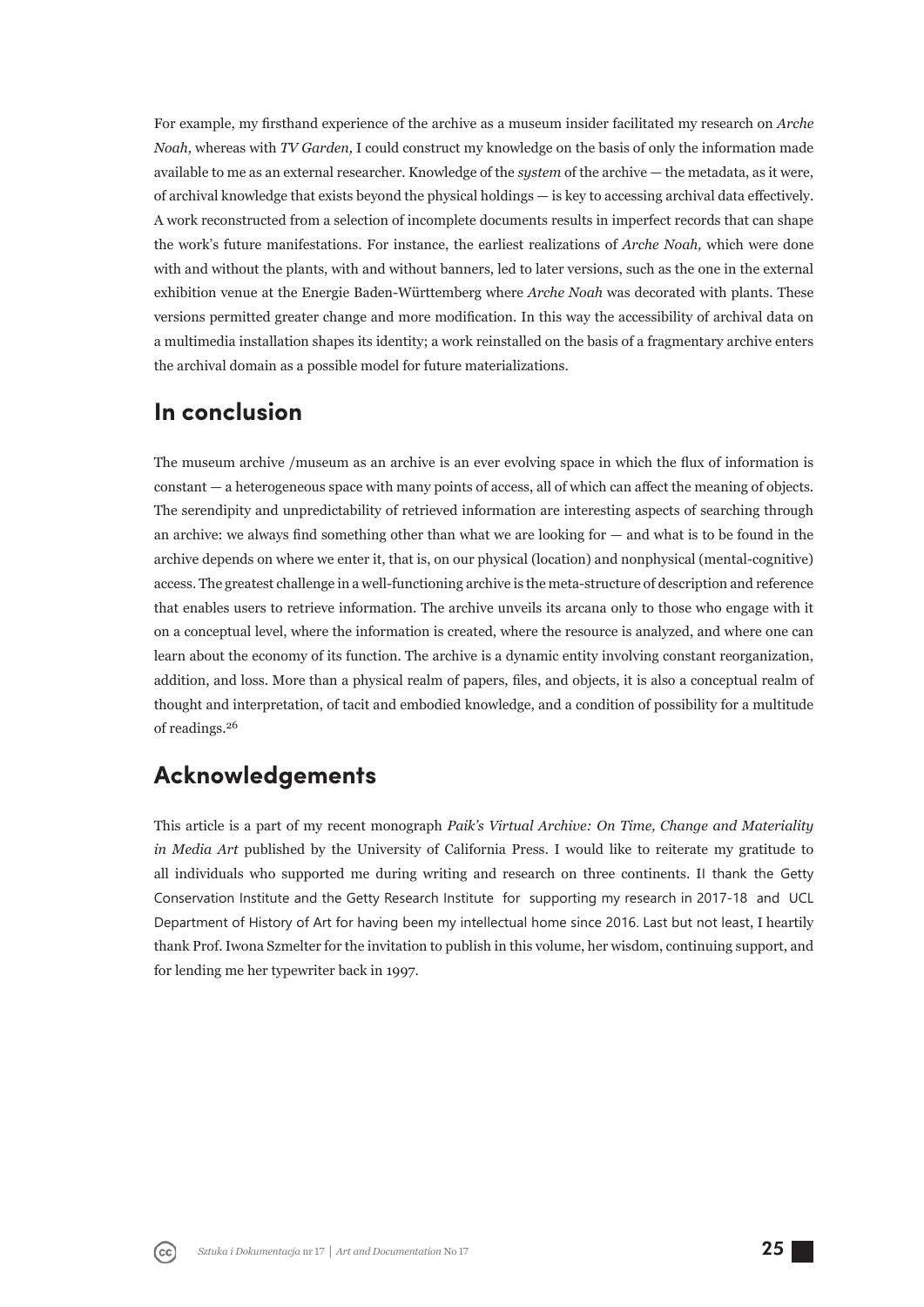# **Endnotes**

1 Sven Spieker, *The Big Archive: Art from Bureaucracy* (Cambridge MA: MIT Press, 2008), ix.

2 Charles Merewether, ed., *The Archive, Documents of Contemporary Art* (Cambridge MA: MIT Press; London: Whitechapel Gallery, 2006.

3 Eric Kluitenberg, "Towards a Radical Archive," De Balie's Eric Kluitenberg, Institute of Network Cultures Weblog, accessed December 2, 2017, http://networkcultures.org/wpmu/weblog/2010/09/09/towards-a-radical-archive-debalies-eric-kluitenberg/. Foucault maintains that understanding the archive requires looking into the system of powers that determines what is archived and why, asking who created the rules governing the archive, and assessing the archive's political and material conditions. Thus, understanding the archive is key to understanding the system that rules it. Foucault criticized the archive as a static entity, containing things that were no longer part of a living culture. Michel Foucault, *The Archaeology of Knowledge and the Discourse on Language*, trans. A. M. Sheridan Smith (New York: Harper and Row, 1976).

4 Spieker, *The Big Archive*, xii, 1.

5 Jacques Derrida, *Archive Fever: A Freudian Impression* (Chicago: University of Chicago Press, 1996), 9–10.

6 Foucault, *The Archaeology of Knowledge*.

7 The archive always has two bodies: it is as much an institution as a conception, meaning a working place and method. Knut Ebeling and Stephan Günzel, *Archivologie: Theorien des Archives in Wissenschaft, Medien und Künste* (Berlin: Kulturverlag Kadmos, 2009), 10.

8 Arjun Appadurai, "Archive and Aspiration," in *Information Is Alive: Art and Theory on Archiving and Retrieving Data*, eds. Joke Brouwer and Arjen Mulder (Rotterdam: V2 / NAI Publishers, 2003), 15.

9 Ibidem, 24.

10 For the archive as a cultural memory, see Aleida Assmann, "Archive im Wandel der Mediengeschichte," in *Archivologie: Theorien des Archives in Wissenschaft, Medien und Künsten,* ed. Knut Ebeling and Stephan Günzel (Berlin: Kulturverlag Kadmos, 2009), 165–75; for the archive as a locus of memory, see Wolfgang Ernst, "Das Archiv als Gedächnisort," in *Archivologie: Theorien des Archives in Wissenschaft, Medien und Künsten,* ed. Knut Ebeling and Stephan Günzel (Berlin: Kulturverlag Kadmos, 2009), 176–200.

11 Forgetfulness was essential to Nietzsche's philosophical project as an upholder of psychic order. Friedrich Nietzsche, *On the Advantages and Disadvantages of History for Life* (Indianapolis, IN: Hackett, 1980 [1874]).

12 Derrida, *Archive Fever,* 14.

13 See Theodor Adorno, "Valéry Proust Museum: In Memory of Hermann von Grab," in *Prisms* (London: Garden City Press, 1967), 175–85. For the discussion of musealization, see also Chapter 1 in Hanna Hölling, *Paik's Virtual Archive: Time, Change, and Materiality in Media Art* (Oakland: University of California Press, 2017), 17-29.

14 "The German word *museal* has unpleasant overtones. It describes objects to which the observer no longer has a vital relationship and which are in the process of dying. . . . Museum and mausoleum are connected by more than phonetic association. Museums are like the family sepulchres of works of art." Adorno, "Valéry Proust Museum," 175. For the relation of museum to mausoleum, see also Friedrich Cramer, "Durability and Change: A Biochemist's View," in *Durability and Change: The Science, Responsibility, and Cost of Sustaining Cultural Heritage,* eds. W. E. E. Krumbein et al. (London: John Wiley and Sons, 1994), 23.

15 Martin Heidegger, "The Origin of the Work of Art," in *Poetry, Language, Thought,* translated by Albert Hofstadter (New York: Harper and Row, 1975), 39; Georg Wilhelm Friedrich Hegel, *Aesthetics: Lectures on Fine Art,* trans. T. M. Knox, Vol.1 (Oxford: Oxford University Press, 1998), 11. John Dewey, in *Art as Experience* (New York: Penguin, 2005), signals the negative effect that separating museum objects from the experience of everyday life can have on their perception. See: Tom Leddy, "Dewey's Aesthetics," *The Stanford Encyclopedia of Philosophy,* ed. Edward N. Zalta (Fall 2012), accessed January 1, 2015, http://plato.stanford.edu/entries/dewey-aesthetics/.

16 Deleuze and Guattari refer to *Rhizome* as a mode of research that allows nonhieratical entry and exit points in the interpretation and representation of data. Gilles Deleuze and Félix Guattari, *A Thousand Plateaus: Capitalism and Schizophrenia,* translated by Brian Massumi (London: Continuum, 2004 [1987]).

<sup>17</sup> The recent development of the digital repository at MoMA might serve as an example.

 $18$  For the implications of classification as a natural human compulsion, see Geoffrey C. Bowker and Susan Leigh Star, *Sorting Things Out: Classifi cation and Its Consequences* (Cambridge MA: MIT Press, 2000), 1–32 and 319–26.

<sup>19</sup> As is often the case with media installations in large institutions, this equipment was not reserved exclusively for Paik's work but was also used in other installations—for example, in the reinstallation of Marie-Jo Lafontaine's and Fabrizio Plessi's works.

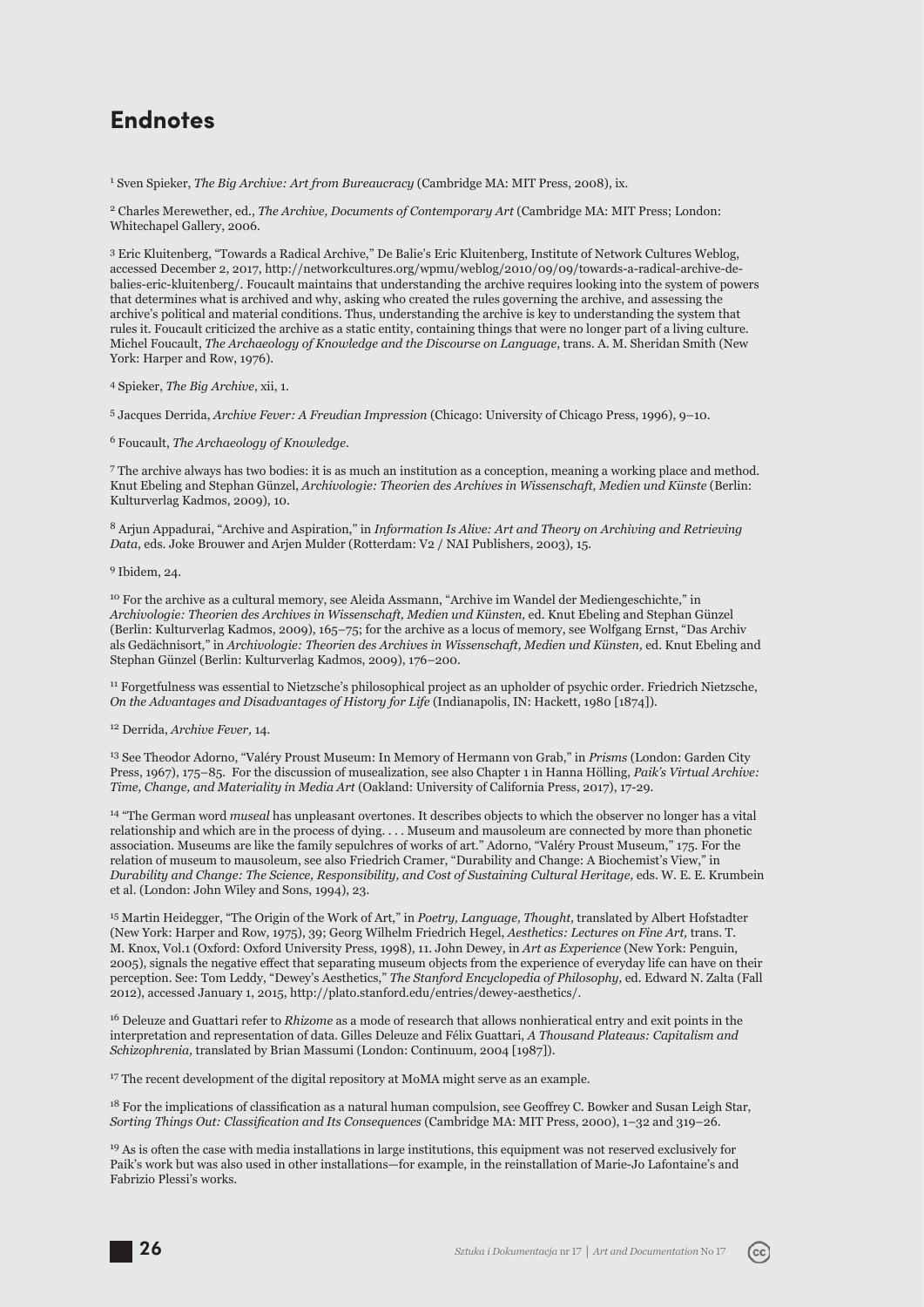<sup>20</sup> For a discussion of tacit knowledge and its role in the actualization of the works from the archive, see "Memory, Tacit Knowledge, and the Nonphysical Archive" in Hölling, *Paik's Virtual Archive,* 149-152.

21 In the case of *TV Garden,* I consulted Paik's curators, Hanhard in the United States, Herzogenrath in Germany, Young Cheol Lee in Korea; Paik's various technicians and assistants; and Paik's galleries and their owners.

22 Foucault, *The Archaeology of Knowledge,* 130.

23 During my research for the book *Paik's Virtual Archive: On Time, Change and Materiality in Media Art* the Paik archives, donated by Paik's estate to the Smithsonian Institution in Washington DC, were inaccessible because they were being processed and classified.

<sup>24</sup> The archive reflects the technical and technological status of the time when it was accumulated. Computerized and digitized records, although they held great promise, failed to make the archive accessible to outsiders; only rarely is an external researcher allowed to browse the databank of a museum.

25 See: Eric Ketelaar, "Tacit Narrative: The Meanings of Archives," *Archival Science* 1 (2001): 134.

<sup>26</sup> Derrida maintains that every interpretation of the archive enriches it, and that is precisely why the archive is an anticipation of the future. Derrida, *Archive Fever,* quoted in Ketelaar, "Tacit Narrative," 138.

# **Bibliography**

Adorno, Theodor and Max Horkheimer. *Dialectic of Enlightenment.* Stanford, CA: Stanford University Press, 2002.

Appadurai, Arjun. "Archive and Aspiration." In *Information Is Alive: Kraut Art and Theory on Archiving and Retrieving Data,* edited by Joke Brouwer and Arjen Mulder, 14–25. Rotterdam: V2 /NAI Publishers, 2003.

Assmann, Aleida. "Archive im Wandel der Mediengeschichte." In *Archivologie: Theorien des Archives in Wissenschaft, Medien und Künsten,* ed. Knut Ebeling and Stephan Günzel, 165–75. Berlin: Kulturverlag Kadmos, 2009.

Bowker, Geoffrey C. and Susan Leigh Star. *Sorting Things Out: Classification and Its Consequences*. Cambridge, MA: MIT Press, 2000.

Cramer, Friedrich. "Durability and Change: A Biochemist's View." In *Durability and Change: The Sci ence, Responsibility, and Cost of Sustaining Cultural Heritage,* edited by W. E. E. Krumbein et al., 19–25. London: John Wiley and Sons, 1994.

Deleuze, Gilles, and Félix Guattari. *A Thousand Plateaus: Capitalism and Schizophrenia*. Translated by Brian Massumi. London: Continuum, 2004 (First published in 1987).

Derrida, Jacques. *Archive Fever: A Freudian Impression.* Chicago: University of Chicago Press, 1996.

Dewey, John. *Art as Experience.* New York: Penguin, 2005 (First published 1933).

Ebeling, Knut, and Stephan Günzel, eds. *Archivologie: Theorien des Archives in Wissenschaft, Medien und Künste.*  Berlin: Kulturverlag Kadmos, 2009.

Ernst, Wolfgang. "Das Archiv als Gedächnisort." In *Archivologie: Theorien des Archives in Wissenschaft, Medien und Künsten,* edited by Knut Ebeling and Stephan Günzel, 176–200. Berlin: Kulturverlag Kadmos, 2009.

Foucault, Michel. *The Archaeology of Knowledge and the Discourse on Language.* Translated by A. M. Sheridan Smith. New York: Harper and Row, 1976.

Hegel, Georg Wilhelm Friedrich. *Aesthetics: Lectures on Fine Art.* Translated by T. M. Knox. Vol. 1. Oxford: Oxford University Press, 1998.

Heidegger, Martin. "The Origin of the Work of Art." In *Poetry, Language, Thought.* Translated by Albert Hofstadter, 15–86. New York: Harper and Row, 1975.

Hölling, Hanna. *Paik's Virtual Archive: Time, Change, and Materiality in Media Art*. Oakland: University of California Press, 2017.

Ketelaar, Eric. "Tacit Narrative: The Meanings of Archives." *Archival Science* 1 (2001): 131-141.

Kim, Eunji. *Nam June Paik: Videokunst in Museen; Globalisierung und lokale Rezeption.* Berlin: Reimer, 2010.